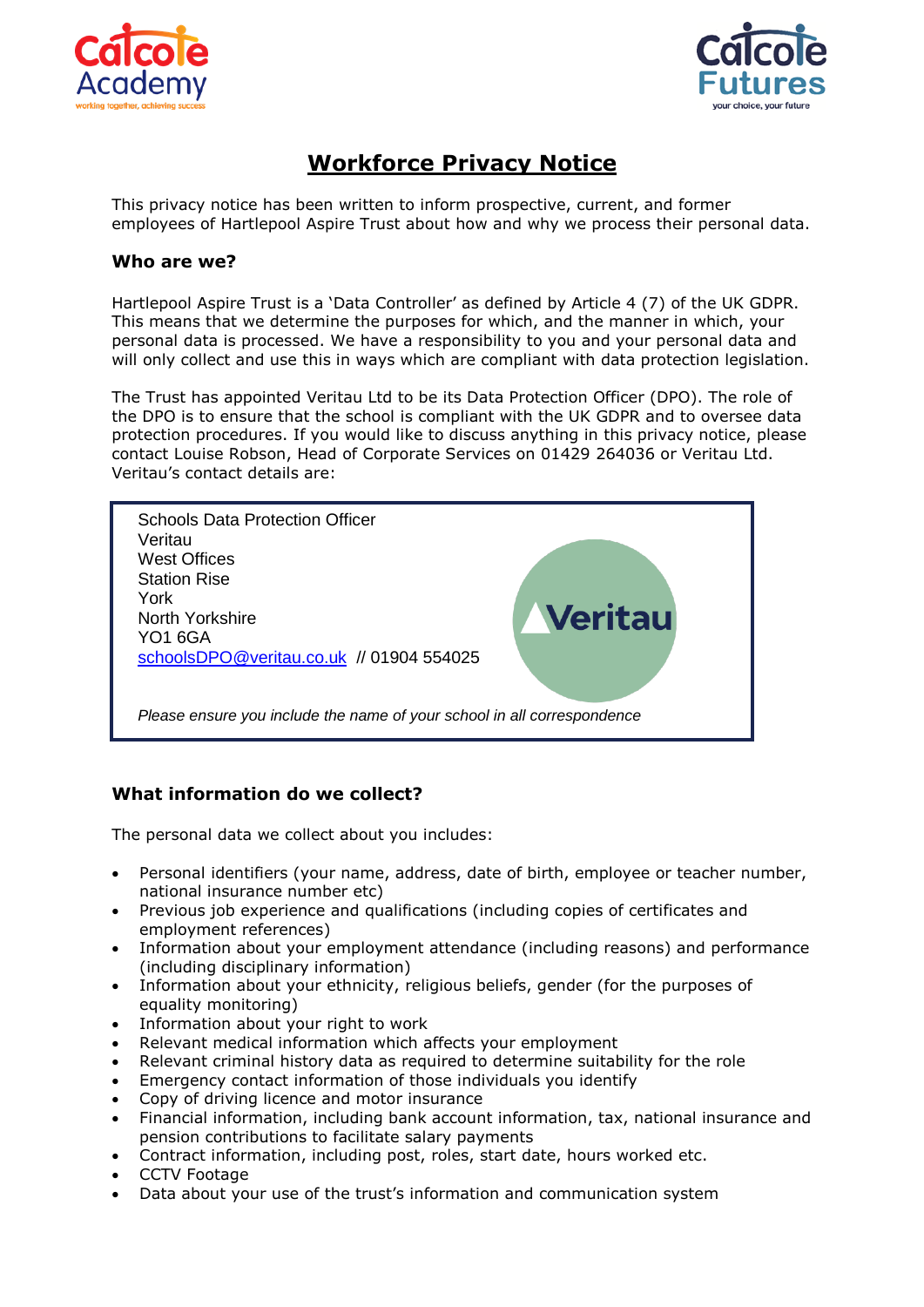## **Why do we need to collect this information?**

The purpose of processing this data is to help us run the school, including to:

- Enable you to be paid
- Facilitate safe recruitment, as part of our safeguarding obligations towards pupils
- Support effective performance management
- Inform our recruitment and retention policies
- Allow better financial modelling and planning
- Enable equalities monitoring
- Improve the management of workforce data across the sector
- Support the work of the School Teachers' Review Body
- Comply with disciplinary, grievance and sickness management policies and procedures

## **Methods of collecting this information about you:**

- Documents supplied by you in the course of your job application or at supplementary points
- Checks carried out with professional bodies
- Information provided by previous employers
- Directly from you

While the majority of information we collect from you is mandatory, there is some information that you can choose whether or not to provide to us.

Whenever we seek to collect information from you, we make it clear whether you must provide this information (and if so, what the possible consequences are of not complying), or whether you have a choice.

#### **How do we store this information?**

Personal data is stored in line with our Data Protection Policy (HAT/POL/HS/04). We create and maintain an employment file for each staff member. The information contained in this file is kept secure and is only used for purposes directly relevant to your employment.

Once your employment with us has ended, we will retain this file and delete the information in it in accordance with our Data Retention and Disposal Policy (HAT/POL/HS/16).

For a copy of these policies contact the Academy's HR Department on 01429 264036.

#### **Our lawful basis for using this data**

We process your information for the reasons outlined below. This is in order to fulfil our obligations associated with your employment in line with Article 6(1)(b) (contractual obligation), Article 6 (1)(c) (legal obligation), Article 6 (1)(f) (legitimate interests), Article 9 (2)(b) (employment and social security and social protection law) and Article 9 (2)(g) (Reasons of substantial public interest – condition 18 (safeguarding of children and vulnerable people) of Part 2 of Schedule 1 of the DPA 2018) of the UK GDPR:

- Contractual requirements
- Employment checks e.g. right to work in the UK
- Salary requirements
- Inform the development of recruitment and retention policies, and to allow us to monitor whether these policies are effective in promoting diversity in the workforce.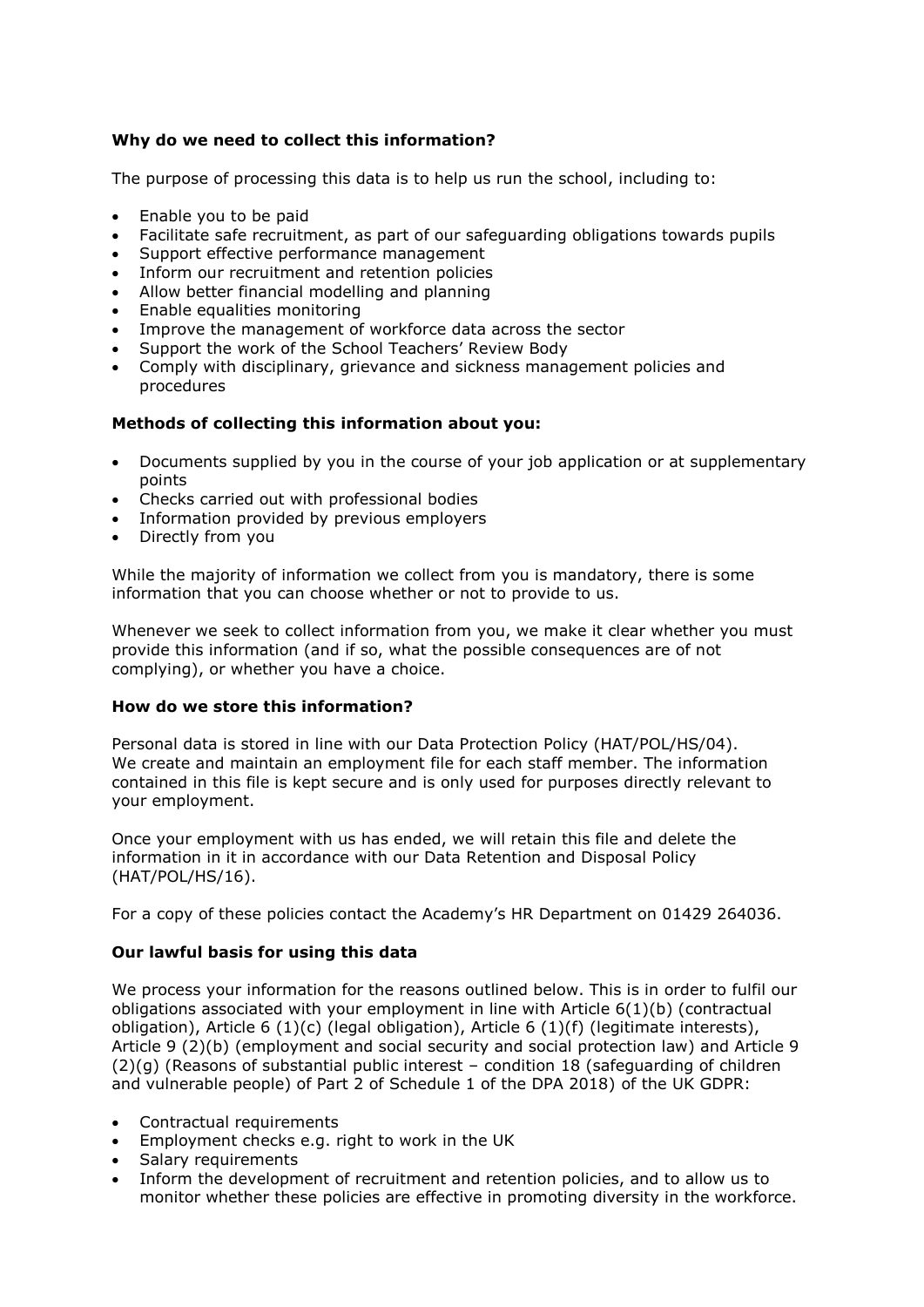- In order to meet our health and safety obligations with regard to prevention of the spread of infection during a global pandemic by providing you with a safe place to work
- In order to conduct risk assessments to be able to maintain adequate and safe staffing levels during a global pandemic
- We also may retain some information for historical and archiving purposes in the public interest

To process your criminal history data, the school relies on the following conditions under Schedule 1 of the Data Protection Act 2018:

(6). Statutory and government purposes

- (10). Preventing or detecting unlawful acts
- (18). Safeguarding of children and individuals at risk

#### **Photographs**

In certain circumstances Hartlepool Aspire Trust may use your photograph without your consent (Article 6 (1)(b).

However, Hartlepool Aspire Trust may wish to use images or videos of you for a variety of other purposes which requires your consent. All staff are required to complete the Images and staff Consent Form which tells us how you would like images and videos to be used. If there are only certain conditions under which you would like images and videos of you to be used, we will abide by the conditions you outline in the form.

#### **How to withdraw consent**

Where we are processing your personal data with your consent you have the right to withdraw that consent. If you change your mind, or are unhappy with our use of your personal data, please let us know by contacting our Louise Robson, Head of Corporate Services on 01429 852997.

#### **Who has access to your personal data?**

Your information will only be made available to those who need it to do their job in relation to your employment. This includes your line manager(s), the business manager, and relevant administrative staff.

Your name, job title, work email address, telephone number and office base will be available in our internal telephone directory which is accessible to all staff.

#### **Who do we share your personal data with?**

We routinely share your information with:

- The Local Authority (LA)
- The Depratment for Education (DfE)
- The Teachers' Pensions Scheme, or LA Pension Fund

#### **Why do we share your information?**

#### **Sharing with the LA**

Our local authority – to meet our legal obligations to share certain information with it, such as safeguarding concerns and the information required under Section 5 of the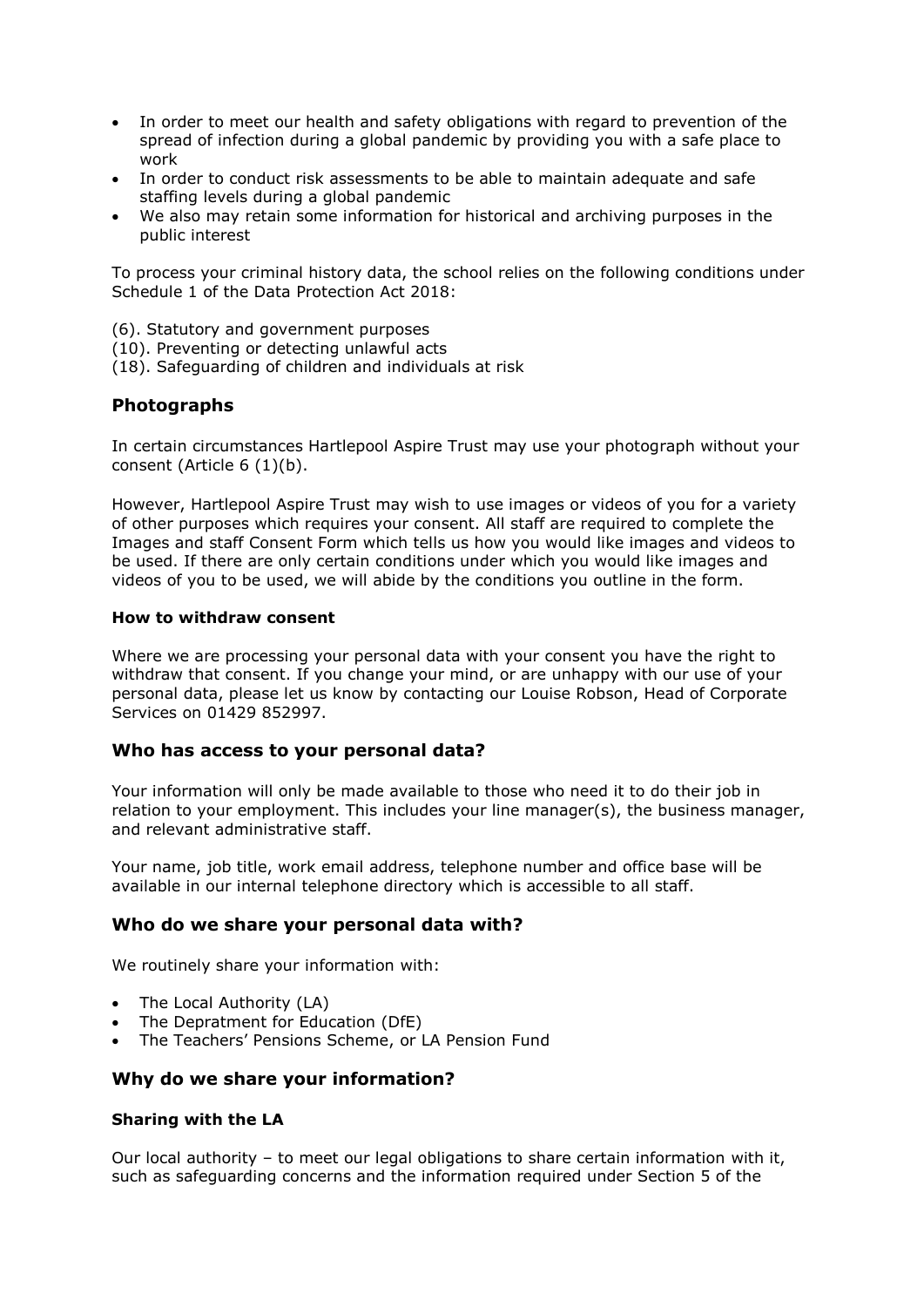Education (Supply of Information about the School Workforce) (England) Regulations 2007 and amendments.

#### **Sharing with the DFE**

The Department for Education (DfE) collects personal data from educational settings and local authorities via various statutory data collections.

For example, we are required to share information about our school employees with the DfE under section 5 of the Education (Supply of Information about the School Workforce) (England) Regulations 2007 and amendments.

All information we share with the DfE is transferred securely and held by the DfE under a combination of software and hardware controls which meet the current government security policy framework.

#### **How does the government use your data?**

The workforce information that we lawfully share with the DfE through data collections:

- Informs the DfE's policy on pay and the monitoring of the effectiveness and diversity of the school workforce.
- Links to school funding and expenditure.
- Supports longer term research and monitoring of educational policy.

You can find more information about the data collection requirements placed on us by the DfE by following this link: [https://www.gov.uk/education/data-collection-and-censuses](https://www.gov.uk/education/data-collection-and-censuses-for-schools)[for-schools.](https://www.gov.uk/education/data-collection-and-censuses-for-schools)

The DfE may share your information with third parties who promote the education or wellbeing of children or the effective deployment of school staff in England by:

- Conducting research or analysis.
- Producing statistics.
- Providing information, advice or guidance.

The DfE has robust processes in place to ensure that the confidentiality of personal data is maintained and there are stringent controls in place regarding access to and use of the information. The DfE makes decisions on whether they will share personal information with third parties based on an approval process, where the following areas are considered in detail:

- Who is requesting the information.
- The purpose for which the information is required.
- The level and sensitivity of the information requested.
- The arrangements in place to securely store and handle the information.

To have access to school workforce information, organisations must comply with strict terms and conditions covering the confidentiality and handling of information, security arrangements and retention of the information.

#### **How to find out what personal information the DfE holds about you**

Under the Data Protection Act 2018, you are entitled to ask the DfE what personal information it holds about you. You have the right to ask the DfE:

- If it processes your personal data.
- For a description of the data it holds about you.
- The reasons it is holding your data and any recipient it may be disclosed to.
- For a copy of your personal data and any details of its source.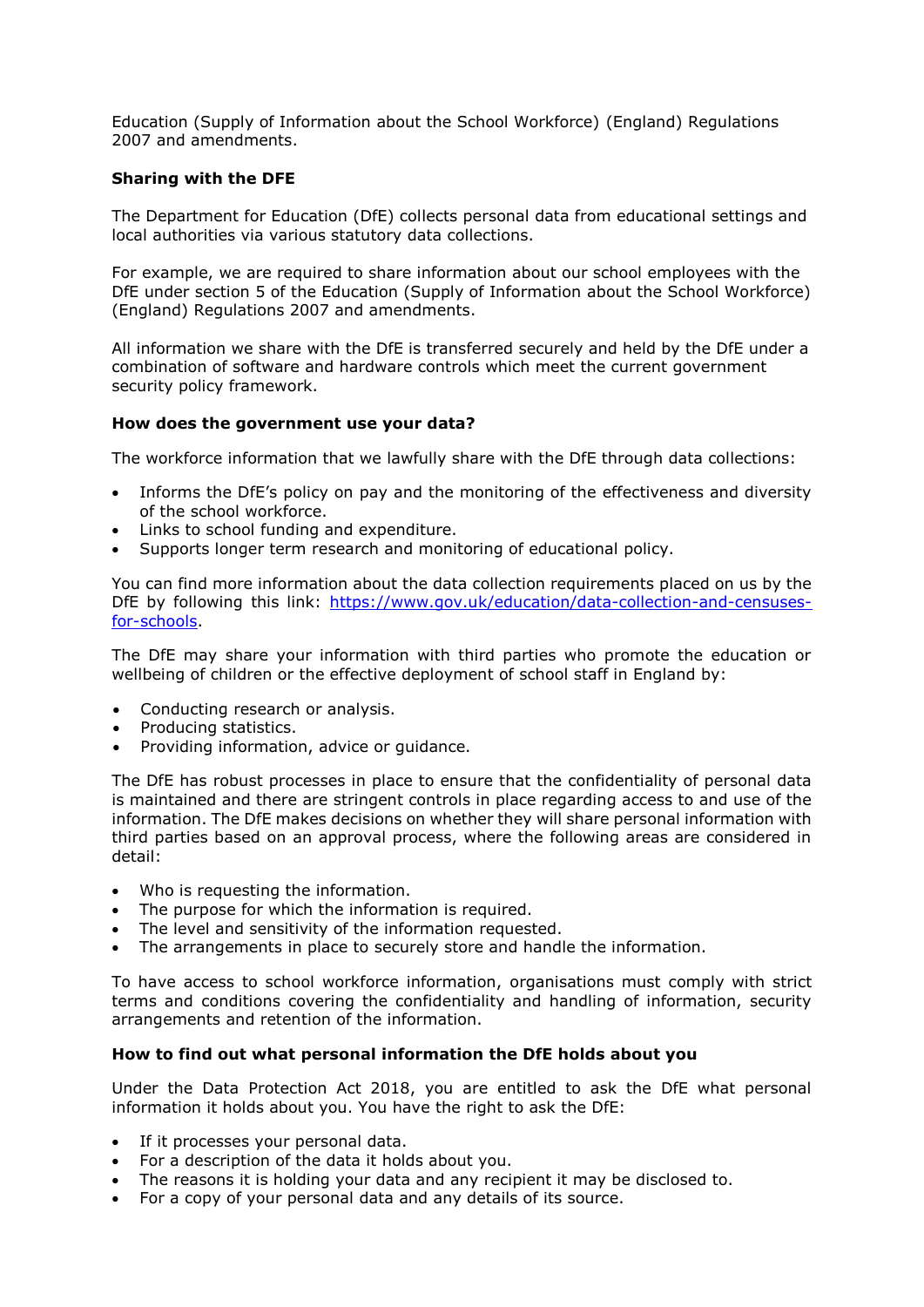To exercise these rights, you should make a subject access request. Information on how to do this can be found by following this link: [https://www.gov.uk/government/organisations/department-for](https://www.gov.uk/government/organisations/department-for-education/about/personal-information-charter)[education/about/personal-information-charter.](https://www.gov.uk/government/organisations/department-for-education/about/personal-information-charter)

You can also contact the DfE directly using its online contact form by following this link: [https://www.gov.uk/contact-dfe.](https://www.gov.uk/contact-dfe)

#### **Pension Funds**

We share data with the pension funds, (either the Teachers' Pension Scheme, or the LA Pension Fund), to allow accurate records to be kept of your pension entitlement.

This information is necessary to ensure they hold the correct data for the administration of the scheme as outlined in the scheme regulations, which can be found in the [Teachers'](https://www.teacherspensions.co.uk/public/legal.aspx)  [Pension Scheme Regulations](https://www.teacherspensions.co.uk/public/legal.aspx) or in the [LGPS Pension Regulations.](https://www.lgpsregs.org/)

#### **Who else do we share your information with and why?**

- HM Revenue & Customs
- Department of Work and Pension, if applicable
- Any salary sacrifice arrangement you sign up to eg a charity, Everybody Benefits
- Your trade union, if applicable
- Examining bodies, if applicable
- Disclosure and barring service to conduct criminal record checks, if applicable
- Prospective future employers, landlords, letting agents, or mortgage brokers where you have asked them to contact us to seek a reference
- Your family or representatives in the event of an emergency requiring your next of kin to be informed
- Our regulator, OFSTED in order to prove compliance with Ofsted/DFE requirements
- Suppliers and service providers to enable them to provide the service we have contracted them for such as payroll (HBC), HR support (EMP), governance officer
- Training providers to record and register relevant CPD and statutory training
- Health authorities in order to carry out health procedures such as vaccinations, etc. and provide information regarding communicable diseases, etc.
- Police forces, courts, tribunals for example in the case of a dispute or for the prevention of crime
- Financial organisations including financial management and budgetary software providers, in order to produce financial monitoring information.
- Our auditors, in order to comply with statutory requirements to provide audited financial statements, ensure adherence to our finance policy and to audit our Teachers Pension submissions.

We have a duty under the Freedom of Information Act 2000 to disclose information we hold unless there is a very good reason to withhold it. Therefore, we may disclose your name and work email address publicly in response to a request if we are required to do so.

We do not share your information with any third party without your consent unless the law and our policies allow us to do so.

## **How long do we keep your personal data for?**

Hartlepool Aspire Trust will keep your data in line with our Information Policy. Most of the information we process about you will be determined by statutory obligations. Any personal information which we are not required by law to retain will only be kept for as long as is necessary to fulfil our organisational needs.